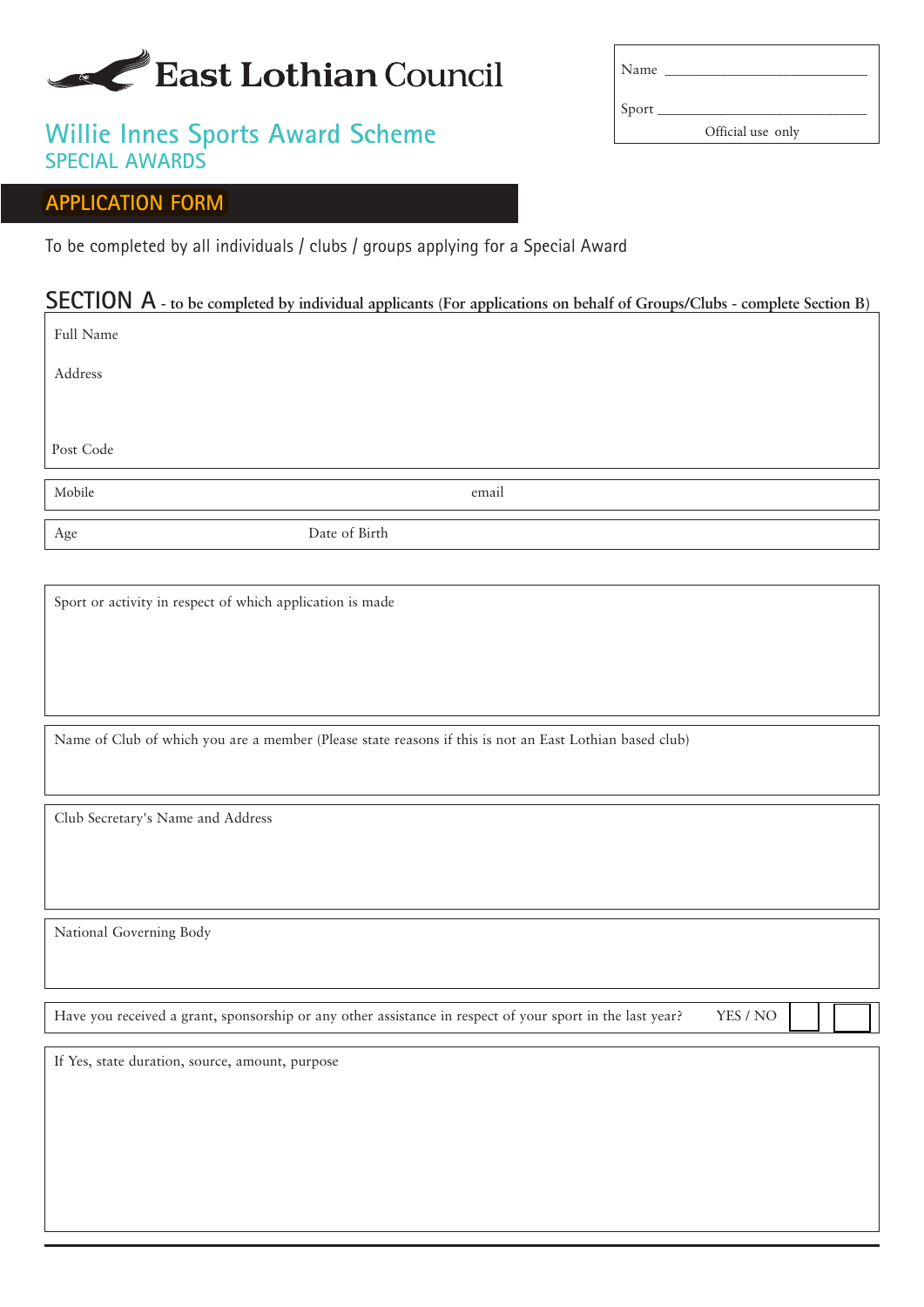# **SECTION B - to be completed by applicants on behalf of Teams / Clubs / Groups**

| Name of Club<br>Address<br>(if applicable)                                                                                               |                                                   |            |        |          |  |  |  |  |
|------------------------------------------------------------------------------------------------------------------------------------------|---------------------------------------------------|------------|--------|----------|--|--|--|--|
| Name and Address of Club Secretary<br>(or other contact)                                                                                 |                                                   |            |        |          |  |  |  |  |
| Mobile                                                                                                                                   |                                                   |            |        |          |  |  |  |  |
| Sport or activity in respect of<br>which application is made                                                                             |                                                   |            |        |          |  |  |  |  |
| National Governing Body                                                                                                                  |                                                   |            |        |          |  |  |  |  |
| Is your club affiliated to your sport's National Governing Body?                                                                         |                                                   |            |        |          |  |  |  |  |
| Is your club affiliated to East Lothian Sports Council?                                                                                  | <b>YES</b>                                        |            |        |          |  |  |  |  |
|                                                                                                                                          |                                                   |            | Female |          |  |  |  |  |
| Adult                                                                                                                                    |                                                   |            |        |          |  |  |  |  |
|                                                                                                                                          |                                                   |            |        |          |  |  |  |  |
|                                                                                                                                          |                                                   |            |        |          |  |  |  |  |
|                                                                                                                                          |                                                   |            |        |          |  |  |  |  |
|                                                                                                                                          |                                                   |            |        |          |  |  |  |  |
|                                                                                                                                          |                                                   |            |        |          |  |  |  |  |
| Date on which annual subscription was last reviewed                                                                                      |                                                   |            |        |          |  |  |  |  |
| Has your club received a grant, sponsorship or any other assistance in respect of your sport in the last year?<br><b>YES</b><br>$\rm NO$ |                                                   |            |        |          |  |  |  |  |
| If Yes, state duration, amount, source and purpose                                                                                       |                                                   |            |        |          |  |  |  |  |
| Have efforts been made to raise funds in the last 12 months?                                                                             |                                                   |            |        |          |  |  |  |  |
|                                                                                                                                          |                                                   |            |        |          |  |  |  |  |
|                                                                                                                                          | Junior (U18)<br>Other<br>Adult<br>Junior<br>Other | <b>YES</b> | Male   | NO<br>NO |  |  |  |  |